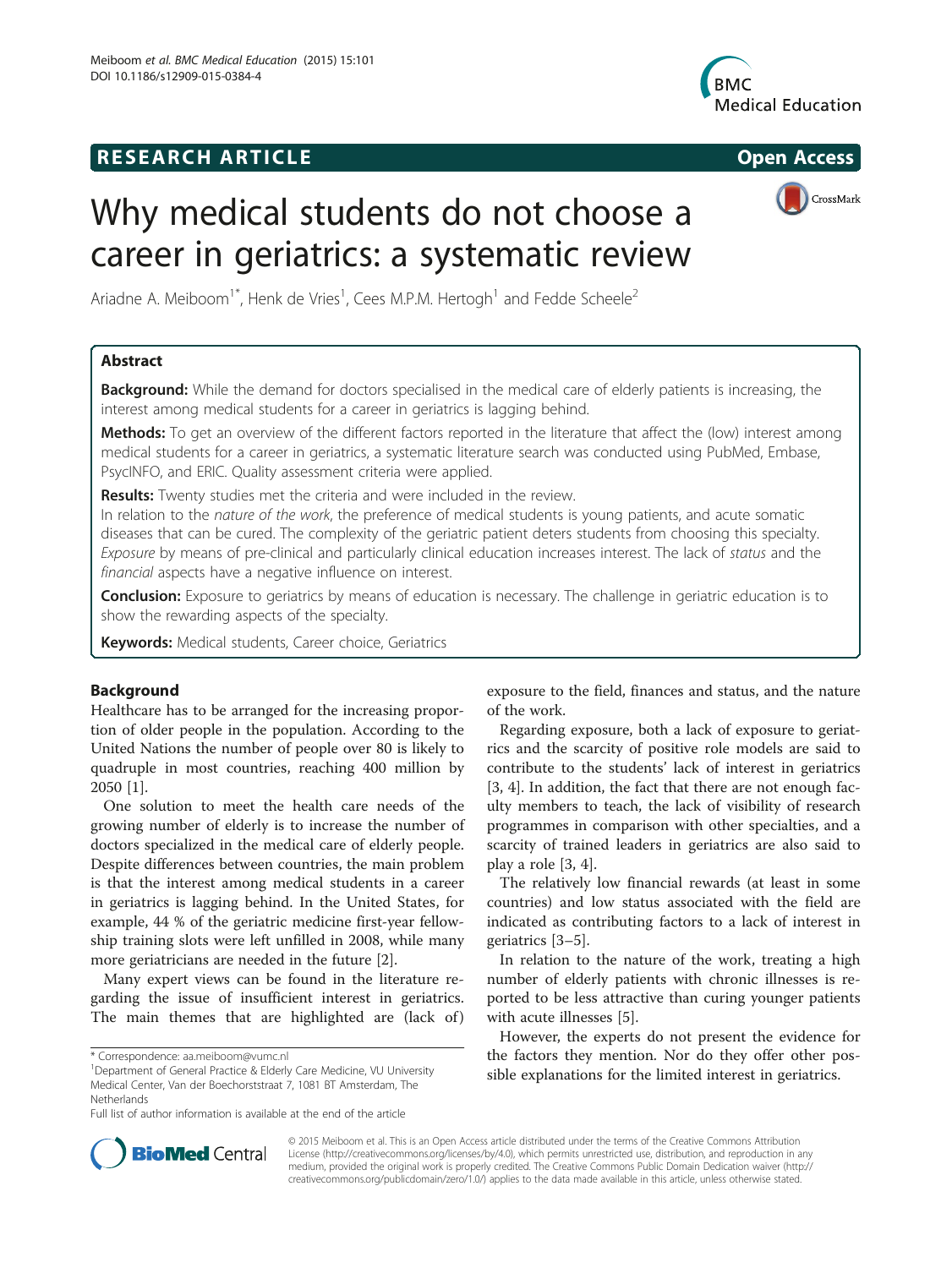The above brings us to the following question:

What is known from scientific research regarding the factors that contribute to the interest or lack of interest of medical students in a career in geriatrics?

We performed a systematic search of the literature to get an overview of the different factors that are relevant in the decision of medical students to choose a career in geriatric medicine.

## **Methods**

A literature search was conducted by the researcher and a senior librarian on February 8, 2013, using PubMed, Embase, ERIC and PsycINFO. The search (Mesh) terms used were geriatrics, career, career mobility, career planning, career choice, specialisation, medical student, and clinical education.

Only original research was selected. A publication was deemed relevant if it included medical students' interest in geriatrics in relation to possible influencing factors. No restriction was made as to the year of publication. Only studies written in English, French, German or Dutch were selected. There were no restrictions regarding country of origin.

Titles, abstracts and if necessary full text articles were independently reviewed for relevance by two researchers (AM, HdV). Disagreements were resolved through discussion with a third reviewer (FS).

Reference lists were checked for additional publications, which in turn were checked for relevance using the same criteria.

## Quality assessment

The quality of each quantitative study was assessed independently by two researchers (AM, HdV) on the basis of the validity scale developed by Bland et al., which provides a systematic approach for a "non-statistical meta-analysis" of the literature [\[6](#page-7-0)]. The following data were extracted, using a predetermined form: author, year, type of study, data source, theory or model based, number of students as subjects, number of schools as subjects, sample size, level of training of respondents, variables. Quality scores ranged from 0 (minimum) to 100 (maximum). A higher quality score was given for good internal validity, the use of reliable measuring instruments, the research being based on a theory, and larger samples and higher response rates in the research. If the two assessors could not reach consensus, the decision was made by a third researcher (FS).

Studies with a cumulative rating of 45, the cut-off chosen by Bland, were considered to have a sufficiently high level of evidence, and were included.

For each qualitative study, it was ascertained whether it contained a good description of the research team and reflexivity, the study design and the analysis and findings, the three domains of the consolidated criteria for reporting qualitative studies (COREQ) checklist [[7](#page-7-0)]. Detailed description of at least two of these items meant inclusion of the study.

#### Specialty choice model

To organise our data we used the model of medical students' specialty choice developed by Bland and Meurer [[8\]](#page-7-0). This model is based on the premise that medical students will try to match the perceived characteristics of the specialty to their career needs, based on their values which in turn are based on student characteristics like personality, preschool experiences, and demographic factors. Furthermore student values and the way students perceive specialty characteristics are influenced by medical school characteristics such as values and culture of the institution, faculty composition and curriculum.

To summarize the literature we used the main components from the Bland-Meurer model:

'medical school characteristics' (a combination of type of school, mission and structure, faculty composition, admission committee, faculty values, curriculum committee, student composition, institutional culture and curriculum), 'medical student characteristics', (a combination of medical students' incoming values, graduate values and needs to satisfy) and 'medical students' perception of characteristics of geriatrics'.

To determine whether information is available for each component of the model, the results are summarized in relation to this model.

### Ethical approval

Ethical approval is not necessary in case of this literature review.

## Results

## Articles

The literature search yielded 326 citations from PubMed. The search added 240 citations in Embase, 59 in ERIC and 22 in PsycINFO.

Many publications concerned the evaluation of educational programmes and/or the attitude of the medical student in relation to the elderly or the elderly patient. They were only selected if they also measured the medical student's interest in geriatrics.

On the basis of the inclusion criteria, 281 titles were selected. Abstracts were available for 174 titles, of which 122 were excluded. From the 159 requested full articles, 18 were found to be relevant. In addition, five relevant references were selected, resulting in a total of 23 selected articles, i.e. three qualitative studies and 20 quantitative studies. Of the quantitative studies, two were excluded on the basis of a quality score of less than 45. One of the qualitative studies was excluded on the basis of insufficient quality (Fig. [1](#page-2-0)). An overview of the included articles,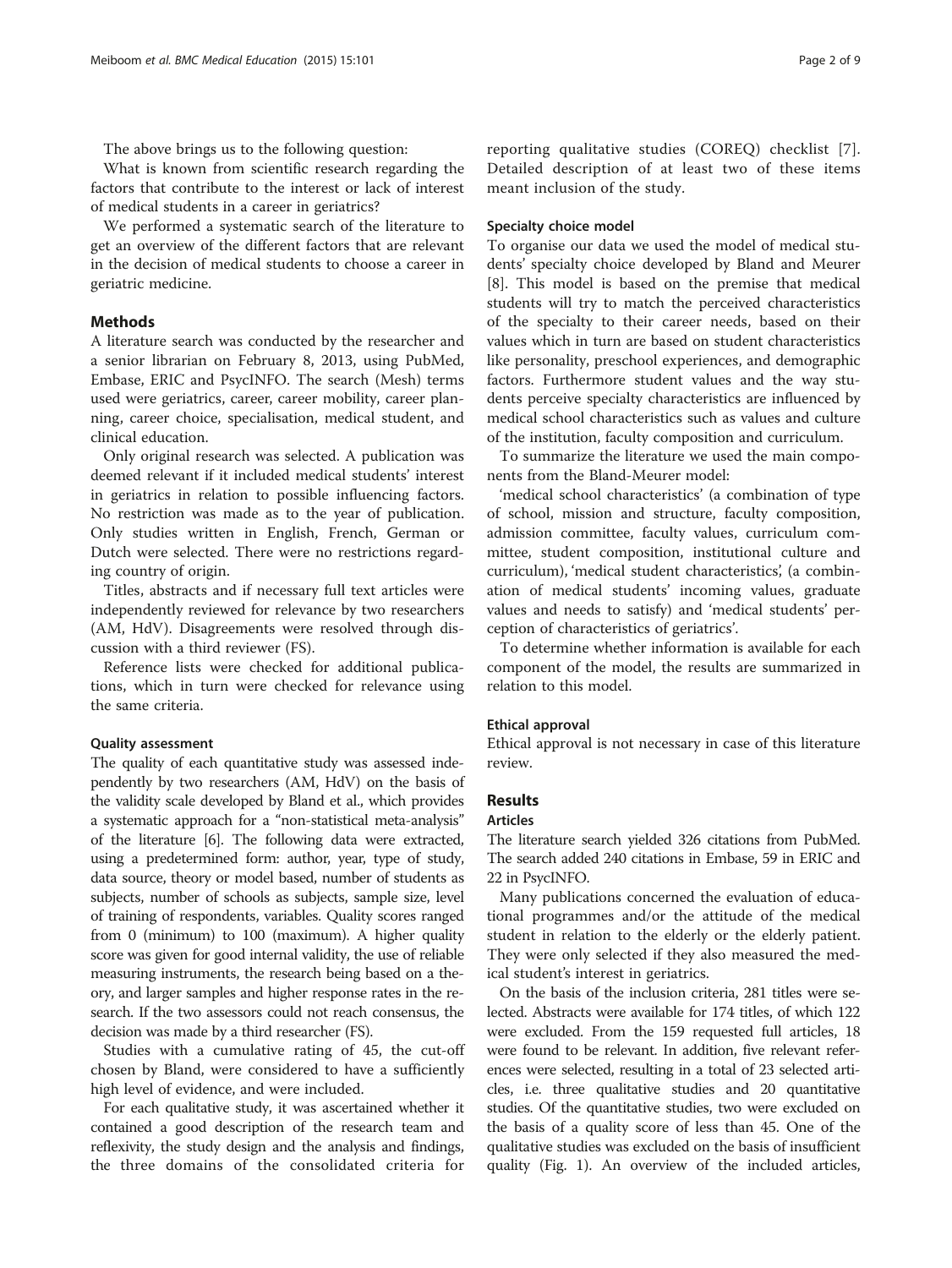<span id="page-2-0"></span>

including the assigned quality scores, can be found in Additional file [1](#page-7-0).

Factors (see Table [1](#page-3-0)):

The findings from the 20 studies are categorised according to the summarized components of the Bland-Meurer model.

In each category the qualitative studies are described first, followed by the quantitative studies.

## Medical school characteristics

## Faculty members and role models

In the UK, in a medical school with a Department of Health Care of the Elderly, significantly more students appeared to have an interest in geriatrics than in a medical school without a Department of Health Care of the Elderly [[9\]](#page-7-0).

#### Pre-clinical education

Several studies looked at the influence of geriatric courses in the first year of medical school on medical students' interest in geriatrics as a specialty.

The courses varied from 25 h to six days in total.

In two studies a trend was observed of increasing interest for geriatrics as a possible specialty choice as compared to before these courses [[10](#page-7-0), [11](#page-7-0)].

One study found no difference in interest before versus after education [\[12\]](#page-7-0).

One medical school implemented the Geriatrics Continuity of Care Track, consisting of six sessions with three components; a 1-h didactic presentation; a visit to an assigned older volunteer; responses to web-based reflection questions. No significant increase in interest in geriatrics was found after participation in the programme [\[11\]](#page-7-0).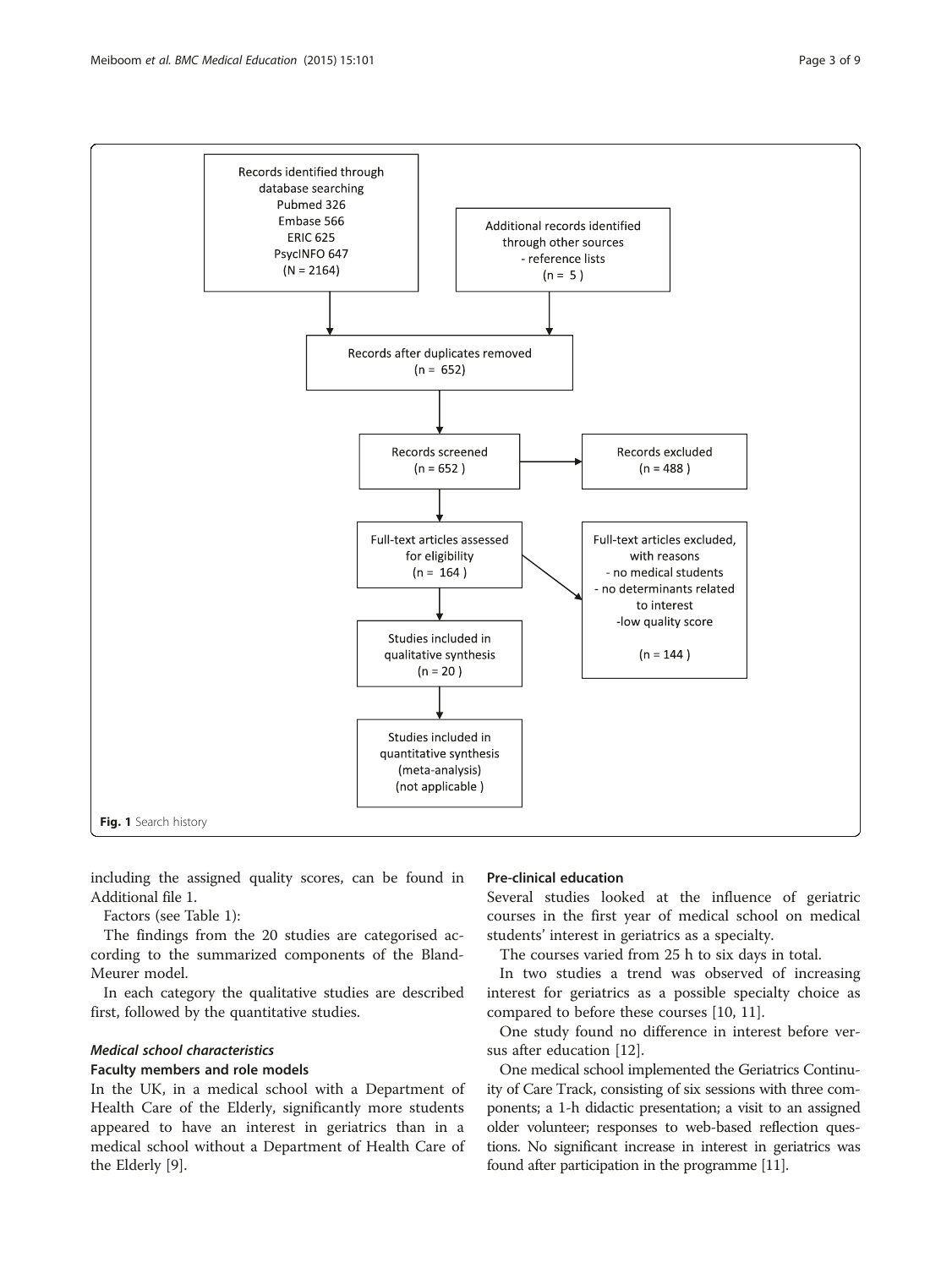| in a Career in Geriatrics by medical students                     |                                         |                                                                    |
|-------------------------------------------------------------------|-----------------------------------------|--------------------------------------------------------------------|
| Factors                                                           | Influence to the interest in geriatrics |                                                                    |
|                                                                   | Articles<br>qualitative                 | Articles quantitative                                              |
| Medical school characteristics                                    |                                         |                                                                    |
| Department of geriatric<br>medicine                               |                                         | $9 + s$                                                            |
| Preclinical education in<br>geriatrics                            |                                         | $10 + ns$ , $11 + ns$ , 12 ns                                      |
| Preclinical elective education in<br>geriatrics                   |                                         | $14 + s$                                                           |
| Clinical education in geriatrics                                  |                                         | $14 + s$ , $16 + s$ , $17 +$ , $18 +$ ,<br>19 ns                   |
| Knowledge of geriatrics                                           |                                         | 12 ns, 22 ns, 23 ns, 24 ns                                         |
| Medical student characteristics                                   |                                         |                                                                    |
| Previous personal contact with<br>elderly/care of elderly         | $25+$                                   | 23 ns, $19 + s$ , $22 + s$ , 15 ns,<br>20 ns, 23 ns, 26 ns, 27 + s |
| Female gender                                                     |                                         | 15 ns, 20+, 22+, 26+                                               |
| Age of the student                                                |                                         | 15 ns, 20 ns, 26 ns                                                |
| Ethnic backgrounds of the<br>student                              |                                         | 15 ns, 26 ns                                                       |
| Medical students' fear about<br>aging and death                   | $25+$                                   |                                                                    |
| Attitudes towards the elderly                                     |                                         | $15 + s$ , 22 +s, 23 ns, 26 + s                                    |
| Seeing themselves as a healer                                     | $25 -$                                  |                                                                    |
| Seeing themselves as a<br>caretaker                               | $25+$                                   |                                                                    |
| Medical students' perception of<br>characteristics geriatrics     |                                         |                                                                    |
| Few are cured/no direct<br>benefit                                | 25-, 28-                                |                                                                    |
| Management of chronic illness                                     |                                         | 20-s, 17-s                                                         |
| Focus on quality of life                                          | $25 - +$                                | $20 - s$                                                           |
| Complexity of geriatric patients                                  | $28-(+)$                                |                                                                    |
| Not feeling comfortable with<br>ambiguity                         |                                         | $20 - s$                                                           |
| Low financial reward                                              | $28 -$                                  | 20-s, 17-s                                                         |
| Possibility to work part-time/<br>perceived lighter call schedule |                                         | $17 + s$                                                           |
| Length of training (five years)                                   |                                         | $20 - s$                                                           |
| Lack of prestige                                                  | $28 -$                                  | $20 - s$                                                           |

<span id="page-3-0"></span>Table 1 Factors Examined as Potentially Influencing an Interest

Numbers are reference numbers

 $+$ s significant ( $P < .05$ ) positive influence,  $+$  positive influence, significance not mentioned, ns not significant ( $P > .05$ ), -s significant negative influence, -negative influence, significance not mentioned, (+) positive influence for a small percentage of students

After a one-week module on aging, consisting of sessions on topics ranging from molecular biology to societal aspects of aging, an increase was shown in the choice for geriatrics as a specialty. However, this increase was not statistical significant [\[12](#page-7-0)]. No difference in interest in working with the elderly was found before versus

after a 24-h course with lectures, discussions and interviews of elderly people [[13\]](#page-7-0).

A study that looked into the influence of different didactic methods did not show a measurable difference in interest in geriatrics between a 3-h didactic session and a 3-h experiential learning session [\[13](#page-7-0)].

One medical school implemented a voluntary extracurricular programme in which first-year medical students were partnered with elderly who were active and living independently [[14\]](#page-7-0). Throughout the school year the students and their senior partners met several times. Prior interest in geriatrics and participation in the programme were significant indicators for interest in a career as a geriatrician.

#### Clinical education

Five studies looked into the interest in geriatrics after clinical education.

A statistically significant increase was seen after a clinical training programme in geriatric medicine lasting eight working days [[15](#page-7-0), [16\]](#page-7-0). In one medical school students were randomly allocated to a geriatric medicine attachment or a general medicine attachment. Afterwards, significantly more of the students attached to geriatric medicine were prepared to consider a career with elderly patients [[15, 16](#page-7-0)]. Two other studies also reported an increase in interest after an attachment to healthcare of the elderly, lasting five weeks and one month respectively, but the statistical significance is not mentioned [[17](#page-7-0), [18](#page-7-0)].

No difference in interest was observed between students who undertook a four-week geriatric rotation within a primary care clerkship of eight weeks, and those who did not [[19](#page-7-0)].

#### Longitudinal effect of education

Only three studies examined the interest in geriatrics in a longitudinal way. Interest decreased significantly one year after preclinical education in geriatrics as compared to the level immediately after the education [\[13, 20](#page-7-0)]. Also, the interest in geriatric medicine as a career showed a significant decrease between the completion of a fourth-year health care of the elderly attachment and graduation [[21\]](#page-7-0).

#### Knowledge

Knowledge of geriatrics per se did not appear to be a significant factor [\[12](#page-7-0), [22](#page-8-0)–[24\]](#page-8-0).

## Medical student characteristics

Pre-medical school experiences Qualitative research has shown that little or negatively tainted previous experience with elderly persons had a negative influence on interest [[25\]](#page-8-0).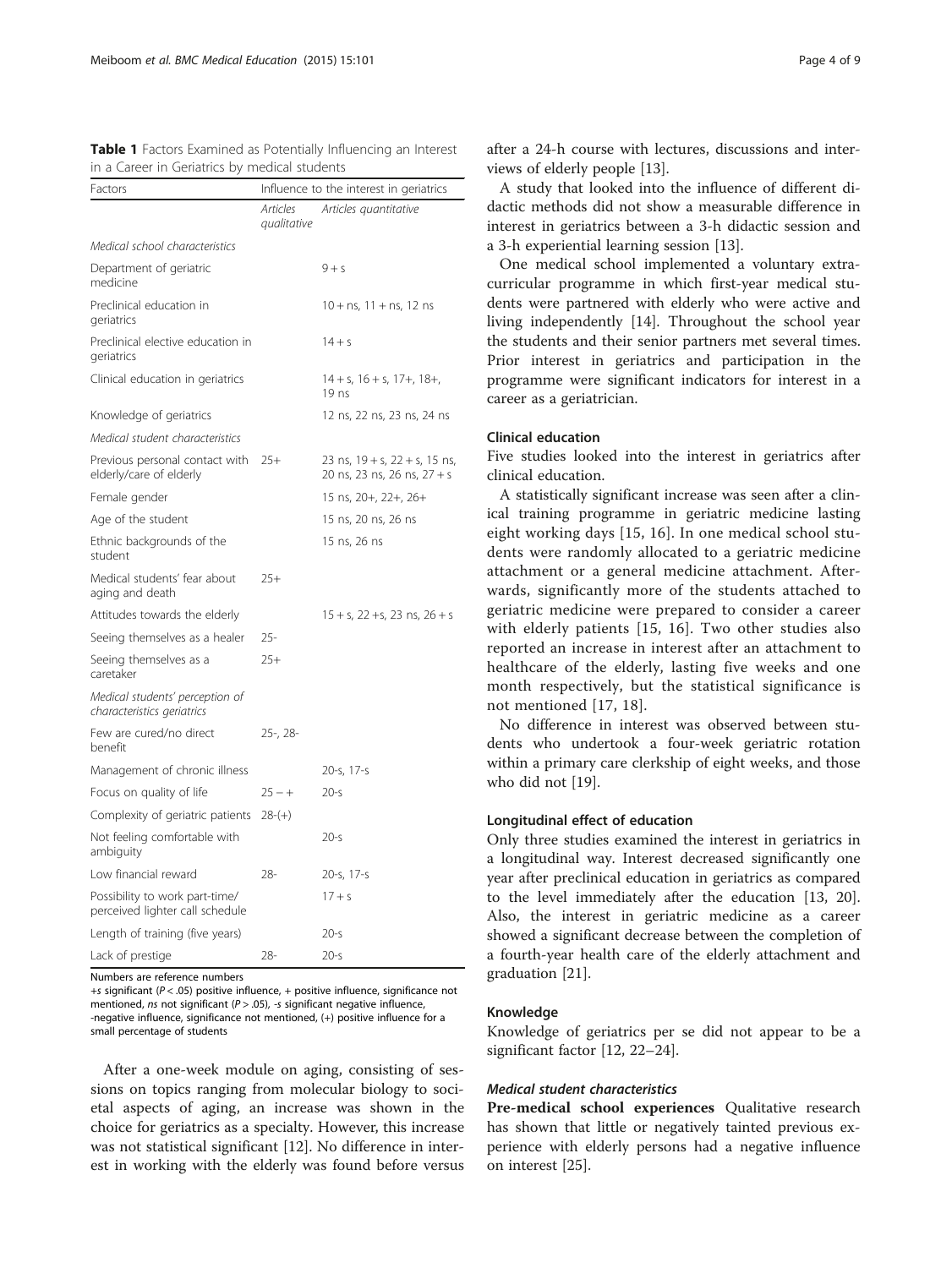Quantitative research findings in this area vary.

Previous personal contact with elderly persons did not have any influence in one study [\[23](#page-8-0)]. In another study the degree of positive feelings about previous contact with the elderly was significantly and positively related to intentions to work with the elderly [[19](#page-7-0)]. Previous experience with elderly care had a positive influence on interest in geriatrics in one study [\[22](#page-8-0)]. In four other studies it appeared to have no influence [[15, 20,](#page-7-0) [23, 26](#page-8-0)].

The proportion of medical students reporting a positive work or volunteer experience with seniors was found to be significantly higher among those interested in geriatric medicine than among those not interested, indicating that the quality of the previous experience is more important than the quantity [[27](#page-8-0)].

#### Demographic factors

Different studies have looked at a number of demographic factors. More women than men were interested in geriatrics [\[20,](#page-7-0) [22](#page-8-0), [26\]](#page-8-0). Another study found no difference between male and female students [\[15](#page-7-0)]. Different ethnic groups of medical students in the United States and Singapore showed no difference in interest [[15,](#page-7-0) [26](#page-8-0)]. Also, no difference was found for different age groups [[15, 20,](#page-7-0) [26](#page-8-0)].

However, more men appeared to have a significant preference for younger patients, acute illnesses, diagnostic procedures, and cognitively intact elderly patients [\[13\]](#page-7-0).

#### Fears and goals

Qualitative research reported that students interested in geriatrics expressed more fear about growing old - for themselves and others - and about death, especially the death of others close to them, but also the death of their patient [\[25\]](#page-8-0).

The authors hypothesized that these fears drive the students to help others in the areas that they fear. In the same study students who did not have an interest in geriatrics saw medicine as fast and exciting, with the goal of adding many years to the life of the patient, resulting in the belief that working with an older patient is not rewarding. Students with a moderate to strong interest in geriatrics on the other hand, saw themselves more as care-takers, looked forward to comforting patients and believed that raising the quality of life of a patient can also be rewarding.

#### Attitude

A few studies looked at the relationship between the attitudes of medical students towards the elderly person or to the medical care for the elderly patient and their willingness to consider a career in geriatrics.

In three studies a significant relationship was observed between interest in geriatrics as a career choice and their attitude [\[15,](#page-7-0) [22, 26\]](#page-8-0). However, another study did not find such a relationship [\[23\]](#page-8-0).

## Medical students' perception of characteristics of geriatrics Chronicity of disease

Qualitative research has shown that students are discouraged because it is impossible to see the direct effects of treatment or curation [[25](#page-8-0), [28\]](#page-8-0). In addition, many of them see not being able to solve all of their patients' problems as a personal failure [[28\]](#page-8-0). The students experience the decline and death of their patients as depressing [\[25](#page-8-0), [28](#page-8-0)].

Quantitative research has shown that students not interested in geriatrics perceived the chronicity of disease and the focus on quality of life as a barrier to geriatric medicine as a career choice [[20](#page-7-0)]. Long-term care is found less attractive by medical students not interested in a career in geriatric medicine [\[27](#page-8-0)].

#### Complexity of geriatric patients

Students find the geriatric patients too complex, according to qualitative research. They feel overwhelmed by the poor health, the number of medical problems, atypical disease presentation, and polypharmacy [[28\]](#page-8-0). To assess and manage a geriatric patient takes too much time in their opinion [\[28\]](#page-8-0).

#### Not feeling comfortable with ambiguity

Quantitative research has highlighted that 'not feeling comfortable with ambiguity' in relation to the complexity of patients was a bigger barrier to selecting geriatric medicine as a career for students who are not interested in geriatrics than for those who are [\[20](#page-7-0)].

#### Financial and lifestyle considerations

The low financial reward as a negative influencing factor is reported in both qualitative and quantitative research [[20,](#page-7-0) [27, 28\]](#page-8-0).

The possibility of working part-time and the perceived lighter call schedule was found to be of importance to students in the clinical phase who had some interest in geriatrics [\[27\]](#page-8-0).

The length of training (five years) was a barrier for first-year students in Canada to selecting geriatric medicine as a career [\[20\]](#page-7-0).

## **Status**

Quantitative research has shown that for students not interested in geriatrics, prestige was a deterrent, although not a major deterrent [\[20\]](#page-7-0).

#### Fears

According to qualitative research medical students expect to have difficulty with the ethical dilemmas and are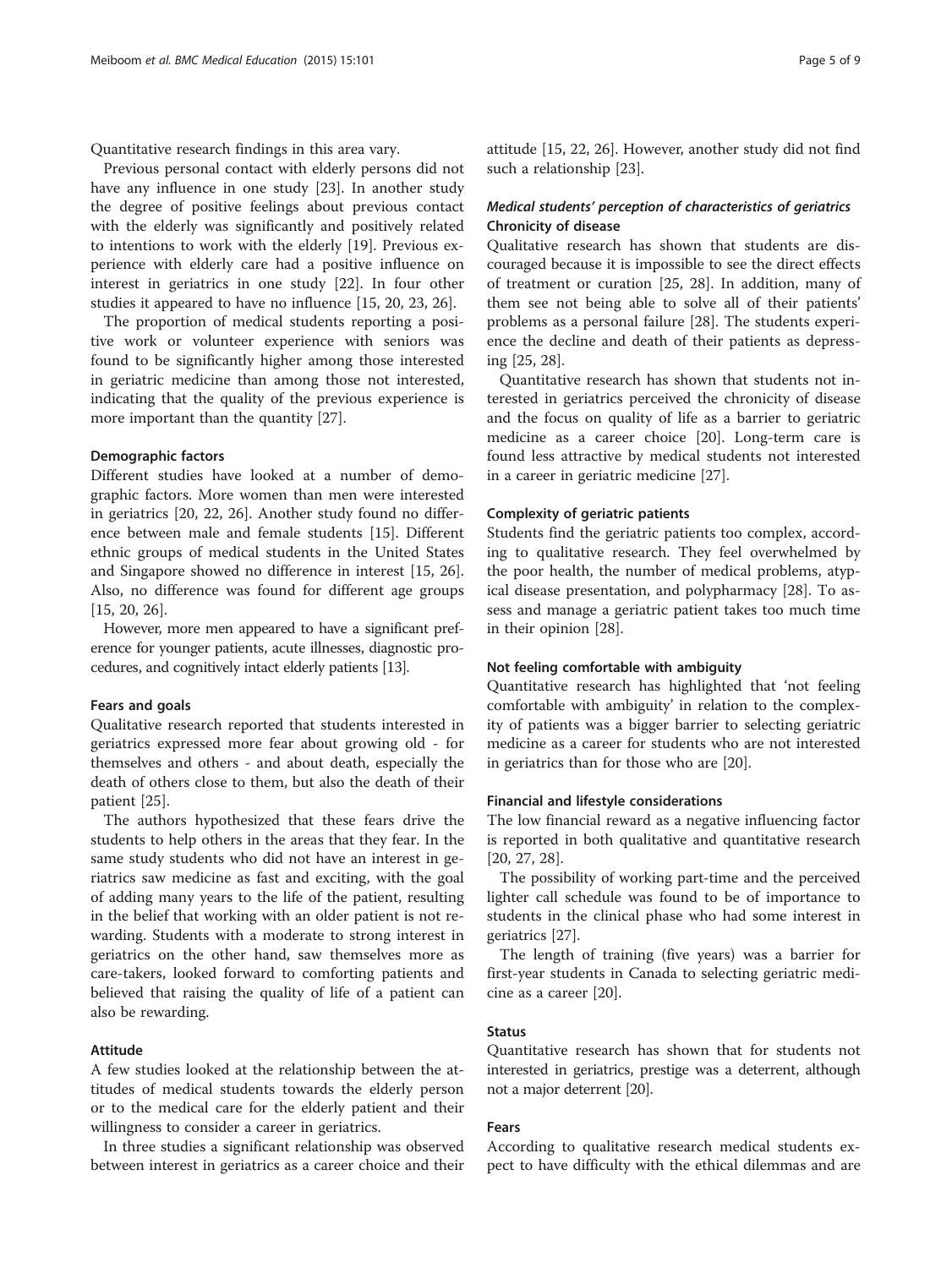afraid of unrealistic expectations on the part of the families of patients [\[28\]](#page-8-0). Students not interested in geriatrics feared their patients being non-compliant and thought this would be frustrating [[25\]](#page-8-0).

#### Patients' age

In addition, students not interested in geriatrics rated caring for younger patients as an important practice characteristic [\[20\]](#page-7-0).

## Positive factors

On the other hand, research has also revealed characteristics of geriatrics that positively influence an interest in this field among a small proportion of students:

In qualitative studies, some students found the geriatric patient a challenge and end-of-life care rewarding [\[25, 28\]](#page-8-0).

Quantitative research has described that the focus on the entire patient as opposed to organ systems, the intellectual challenge and opportunities for research as well as the experience of perceived rewards in the field of geriatrics are a positive influence in a small proportion of students [\[19,](#page-7-0) [27\]](#page-8-0).

## Discussion

We conducted a literature review to get an overview of the different factors that contribute to the interest or lack of interest in a career in geriatrics among medical students. The following aspects are worth mentioning.

## Medical school characteristics

An increase in interest in geriatrics was seen particularly after clinical education in geriatrics. But the question is how to maintain this increased interest throughout the following years in medical school.

A visible department of health care of the elderly did have a positive influence on the interest in geriatrics among medical students.

Bland and Meurer distinguished more medical school components in their model, as mentioned in the methods section, e.g. mission and structure, institutional culture and faculty values. We did not find any geriatrics-oriented research on these components.

#### Medical student characteristics

The findings regarding demographic factors vary considerably.

A positive correlation was found between an interest in geriatrics and attitude (towards the elderly person or the medical care for the elderly patient) in three of the four studies. However, these studies utilised the UCLA Geriatric Attitude Scale, a scale validated for primary care residents, not for medical students [[29\]](#page-8-0). In addition, one of the studies also used the Maxwell-Sullivan Attitude Scale, a commonly used but non-validated scale designed for family practice residents [\[30, 31\]](#page-8-0). The items of both scales contain a mix of attitude in relation to the elderly patient and elderly medical care.

The possibility of working part-time and the perceived lighter call schedule are seen as attractive factors. This may provide an opportunity to draw more students towards geriatrics.

#### Characteristics or perceived characteristics of geriatrics

Geriatrics has a number of characteristics that the majority of students do not find attractive. These involve working with chronically ill patients, working in longterm care, less curable diseases and dealing with only elderly patients. It is also becoming clear that the complexity of the geriatric patient deters students. However, these students were not exposed to geriatric patients in a geriatric clerkship, only in other clerkships. In other words, they lacked the potentially positive experience of learning to manage these complex patients. A study on the perceived needs in geriatric education also described that medical students and residents found caring for the elderly unattractive, because they do not know how to deal with the complexity involved, multimorbidity, shorter life expectancy, and balancing treatment of diseases with quality-of-life and psychosocial issues. However, when they learned to manage these patients, it was experienced as 'rewarding' [[32](#page-8-0)]. So, education and learning can transform an overwhelming experience into a rewarding experience.

The low financial rewards and the lack of prestige of the specialty do have a negative impact on the specialty choice for geriatrics. However, the impact of the low prestige of the field seems to be small. According to Album the prestige of specialties, the prestige of diseases, and the characteristics of the patients having the disease are interrelated [\[33](#page-8-0)]. Specialties that are considered a less biomedical type of medicine were seen as less prestigious. Furthermore, specialties with a low level of prestige are associated with, among other things, elderly patients, chronic conditions, and less visible treatment procedures [\[33, 34\]](#page-8-0).

A study on specialty choices by medical students in general reveals that "type of patient problems encountered" was the factor rated as the most influential [[35\]](#page-8-0).

The Theory of Reasoned Action (TRA) proposes that the best predictor of behaviour, like specialty choice, is the intention to perform that behaviour [[36\]](#page-8-0). Intentions consist of attitudes and subjective norms. In this case this means attitudes regarding geriatrics or the medical care for elderly patients. Subjective norms, e.g. the importance of the opinions of others, may consist of disregard for geriatrics in their environment.

Based on the TRA and the finding that "type of patient problems encountered" was rated as the most influential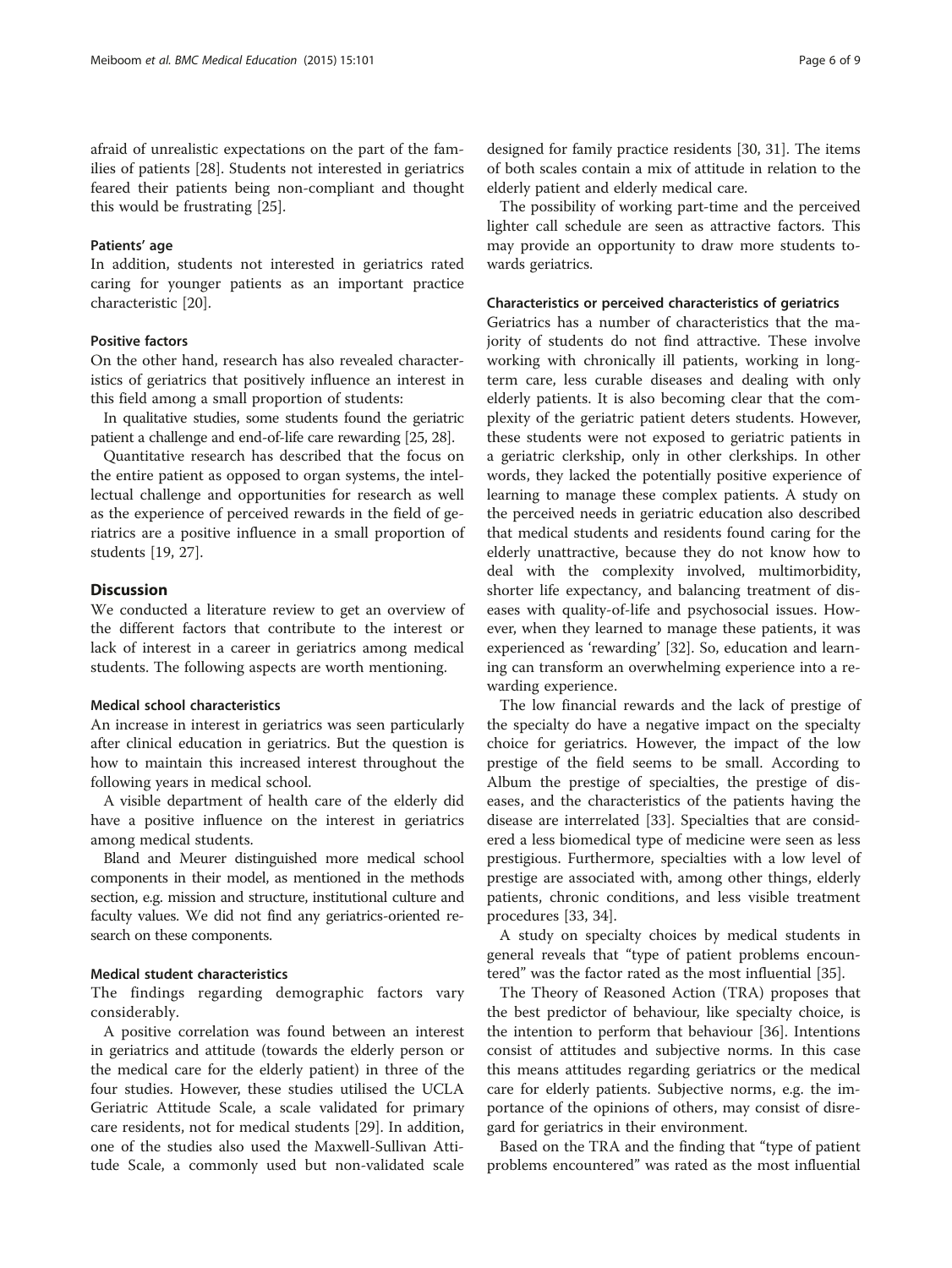factor of specialty choice in general, it seems worthwhile to improve medical students' perception of and attitudes towards the type of patient problems in geriatrics.

#### Strengths/weaknesses

A strength of this study is that it wants to systematically map out the factors that play a role in medical students choosing geriatrics, which has not been done before. Unfortunately, the research in this area is insufficiently consistent for statistical meta-analyses. For instance, there is no uniform definition of students' interest in geriatrics. In addition, most studies look at only a few variables, and the underlying factors are defined and also measured in different ways, so that quantitative comparison is impossible. In some studies it was not possible to test the significance of the different factors due to the small number of students with an interest in geriatrics as a career. Besides, not all potentially relevant factors have been studied thus far, e.g. faculty culture and values.

In short: the current state of the literature does not allow for a complete understanding of the underlying factors of medical students' interest in geriatrics. Also we could not determine from the literature if medical students with an interest in geriatrics actually choose this speciality.

Another strong point is that we assessed the quality of each article using the Bland validity score, and this article shows the validity of results for each study. Besides, the studies that were not included on the basis of an inadequate quality score did not show a different picture. The use of the Bland-Meurer model was helpful in structuring and understanding the data.

A limitation may be found in the generalizability of the findings, since the studies were conducted in different countries and different decades. However, factors found in older studies also emerge in more recent ones. Only the factor 'a visible department' is found only once in an article from 1986. However, this factor was not included in the other studies, and we expect it will have the same effect today".

#### Recommendations

#### Policy

Exposure to geriatrics by means of a visible department and faculty members, pre-clinical and particularly clinical education, appears to be important.

The challenge for politics and professional associations is to improve the image of geriatric medicine as well as the financial rewards. Prestige and high reimbursement are interrelated and associated with diagnostic and therapeutic technical procedures. The time has come to realize a more appropriate reimbursement for managing patients with multiple chronic conditions.

#### Medical education

To increase the level of enthusiasm of medical students for geriatrics, it is important to show them the rewarding aspects of long-term care. Also, they need guidance to learn how to manage the complexity of geriatric patients, as well as deal with ethical dilemmas.

A mandatory geriatrics clerkship or clerkship in a nursing home can show students the challenge of solving complex clinical puzzles. To learn to manage the complexity of geriatric patients the students have to learn to move from a disease-oriented approach to a patient goal-oriented approach.

Intolerance of uncertainty is associated with reliance on high technology and is a predictor of a non-primary care specialty choice [\[37](#page-8-0), [38](#page-8-0)]. As medical students with a poor tolerance of uncertainty consider the work of a general practitioner to be too challenging, we may assume that they are also put off by the complexity of the geriatric patient [[37, 38\]](#page-8-0). The learning environment of a nursing home, with its paucity of advanced diagnostic tools, gives medical students the opportunity to develop their clinical and deliberate decision-making skills instead of relying on the more standardized treatment options in the hospital [[39](#page-8-0)].

Besides, to increase the number of geriatricians, tolerance of uncertainty should be a criterion for admission to medical school.

In addition to increasing the number of geriatricians, we have to ensure that all future physicians have the skills to manage the problems of elderly patients, as they will be spending more and more time caring for these patients. Hence, medical curricula as well as residency training programs should pay more attention to the principles of geriatrics. The two following examples illustrate how this can be realized, for medical students and for chief residents.

In 2007 the AAMC Geriatric Competencies for Medical Students were developed through a multi-method consensus process [[40, 41\]](#page-8-0). This document consists of a minimum set of 26 geriatrics-specific competencies to be implemented in medical schools in the United States to prepare graduating medical students for the tasks they have to perform as a first-year resident in caring for geriatric patients.

The ADGAP Chief Resident Immersion Training (CRIT) in the Care of Older Adults consists of a twoday program for chief residents in medical or surgical residency training and provides case-based training in geriatric principles with a focus on the care of complex older patients [[42\]](#page-8-0).

## Research

Both explanatory and longitudinal research is needed to gain more insight into the weight and the relationship of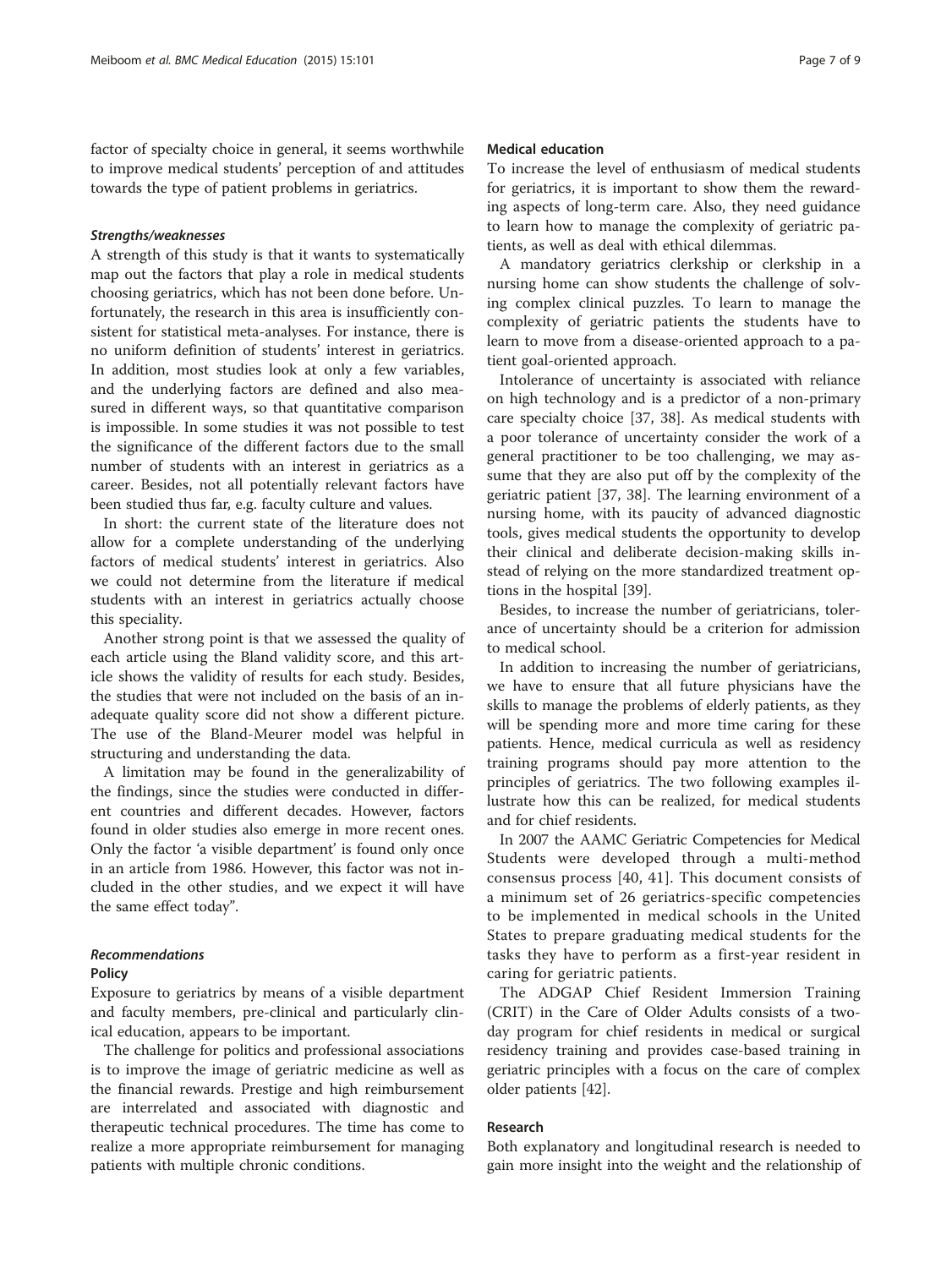<span id="page-7-0"></span>the different factors over time, so that interventions can be more focused.

It seems worthwhile to examine whether the student perception of the characteristics of geriatrics is influenced by a clerkship in geriatrics and whether this perception is in line with the actual characteristics of this field. It is also interesting to ascertain whether the potential change in perception affects the interest of students.

In addition, it is important to see which forms of education have more effect on student perception and interest and whether the length of the clerkship plays a role in this.

As the complexity of the geriatric patient appears to be an important negative factor. It is interesting to see which forms of education may improve the sense of competence and whether or not this influences interest.

This study focuses on medical education. However, a number of physicians will make their career choice during postgraduate clinical training. Therefore, it is also relevant to search for interventions that are useful in postgraduate clinical training.

## Conclusion

In relation to the lack of interest in a career in geriatrics among medical students, evidence was found for the following themes arising from expert views: a. lack of exposure, b. low status and low financial reward, c. nature of the work. Regarding the latter, supplementing what expert views say, it is becoming clear that students are deterred by the complexity of the geriatric patient.

This review presents an overview of the currently known factors that may underlie the limited interest of medical students in geriatrics.

To guarantee strong medical care for frail, elderly people in our ageing society, it is important to address these factors now.

## Additional file

[Additional file 1:](http://www.biomedcentral.com/content/supplementary/s12909-015-0384-4-s1.pdf) Summary of publications about interest in geriatrics by medical students.

#### Abbreviations

UCLA GAS: University of California Los Angeles Geriatric Attitude Scale; MSAS: Maxwell-Sullivan Attitude Scale; UK: United Kingdom.

#### Competing interests

The authors declare that they have no competing interests.

#### Authors' contributions

All authors participated in the study design. Data collection: AM and HdV. Data analysis and interpretation: AM and HdV. All authors assisted with revisions to the manuscript and approved the final version.

#### Acknowledgments

We are grateful to René Otten, MSc, senior librarian, for assisting the authors with the literature search.

There were no sponsors for this research.

#### Author details

<sup>1</sup>Department of General Practice & Elderly Care Medicine, VU University Medical Center, Van der Boechorststraat 7, 1081 BT Amsterdam, The Netherlands. <sup>2</sup>Department of Research in Education, VU University Medical Center, Van der Boechorststraat 7, 1081 BT Amsterdam, The Netherlands.

#### Received: 28 September 2014 Accepted: 29 May 2015 Published online: 05 June 2015

#### References

- 1. Global Issues, Ageing. [Http://www.un.org/en/globalissues/ageing/,](http://www.un.org/en/globalissues/ageing/) accessed February 25, 2015
- 2. ADGAP Final Report, Phase ΙΙΙ, 2006–2009 for web. [http://www.americangeriatrics.](http://www.americangeriatrics.org/advocacy_public_policy/gwps/gwps_publications/gwps_other) [org/advocacy\\_public\\_policy/gwps/gwps\\_publications/gwps\\_other](http://www.americangeriatrics.org/advocacy_public_policy/gwps/gwps_publications/gwps_other), accessed February 25, 2015
- 3. Beck JC, Butler RN. Physician recruitment into geriatrics–further insight into the black box. J Am Geriatr Soc. 2004;52(11):1959–61.
- 4. LaMascus AM, Bernard MA, Barry P, Salerno J, Weiss J. Bridging the workforce gap for our aging society: how to increase and improve knowledge and training.Report of an expert panel. J Am Geriatr Soc. 2005;53(2):343–7.
- 5. Ortolon K. Spread too thin. Tex Med. 2008;104(1):29–33.
- 6. Bland CJ, Meurer LN, Maldonado G. A systematic approach to conducting a non-statistical meta-analysis of research literature. Acad Med. 1995;70(7):642–53.
- 7. Tong A, Sainsbury P, Craig J. Consolidated criteria for reporting qualitative research (COREQ): a 32-item checklist for interviews and focus groups. Int J Qual Health Care. 2007;19(6):349–57.
- 8. Bland CJ, Meurer LN, Maldonado G. Determinants of primary care specialty choice: a non-statistical meta-analysis of the literature. Acad Med. 1995;70(7):620–41.
- 9. Wattis JP, Smith CW, Binns V. Medical students' attitudes to old people and career preference: a comparison of two universities. Med Educ. 1986;20(6):498–501.
- 10. Alford CL, Miles T, Palmer R, Espino D. An introduction to geriatrics for firstyear medical students. J Am Geriatr Soc. 2001;49(6):782–7.
- 11. Eskildsen MA, Flacker J. A multimodal aging and dying course for first-year medical students improves knowledge and attitudes. J Am Geriatr Soc. 2009;25.
- 12. Carmel S, Cwikel J, Galinsky D. Changes in knowledge, attitudes, and work preferences following courses in gerontology among medical, nursing, and social work students. Educ Gerontol. 1992;18(4):329–42.
- 13. Diachun LL, Dumbrell AC, Byrne K, Esbaugh J. But does it stick? evaluating the durability of improved knowledge following an undergraduate experiential geriatrics learning session. J Am Geriatr Soc. 2006;54(4):696–701.
- 14. Lu WH, Hoffman KG, Hosokawa MC, Gray MP, Zweig SC. First year medical Students' knowledge, attitudes, and interest in geriatric medicine. Educ Gerontol. 2010;36(8):687–701.
- 15. Hughes NJ, Soiza RL, Chua M, Hoyle GE, MacDonald A, Primrose WR, et al. Medical student attitudes toward older people and willingness to consider a career in geriatric medicine. J Am Geriatr Soc. 2008;56(2):334–8.
- 16. Peach H, Pathy MS. Attitudes towards the care of the aged and to a career with elderly patients among students attached to a geriatric and general medical firm. Age Ageing. 1982;11(3):196–202.
- 17. Sainsbury R, Wilkinson TJ, Smith CW. Attitudes of medical students to old people: a cross-national comparative study. Med Educ. 1992;26(4):285–9.
- 18. Smith CW, Wattis JP. Medical students' attitudes to old people and career preference: the case of Nottingham medical school. Med Educ. 1989;23(1):81–5.
- 19. Green SK, Keith KJ, Pawlson LG. Medical students' attitudes toward the elderly. J Am Geriatr Soc. 1983;31(5):305–9.
- 20. Diachun LL, Hillier LM, Stolee P. Interest in geriatric medicine in Canada: how can we secure a next generation of geriatricians? J Am Geriatr Soc. 2006;54(3):512–9.
- 21. Sainsbury R, Wilkinson TJ, Smith CW. Do the clinical years change medical students' attitudes to old people? Med Educ. 1994;28(4):307–11.